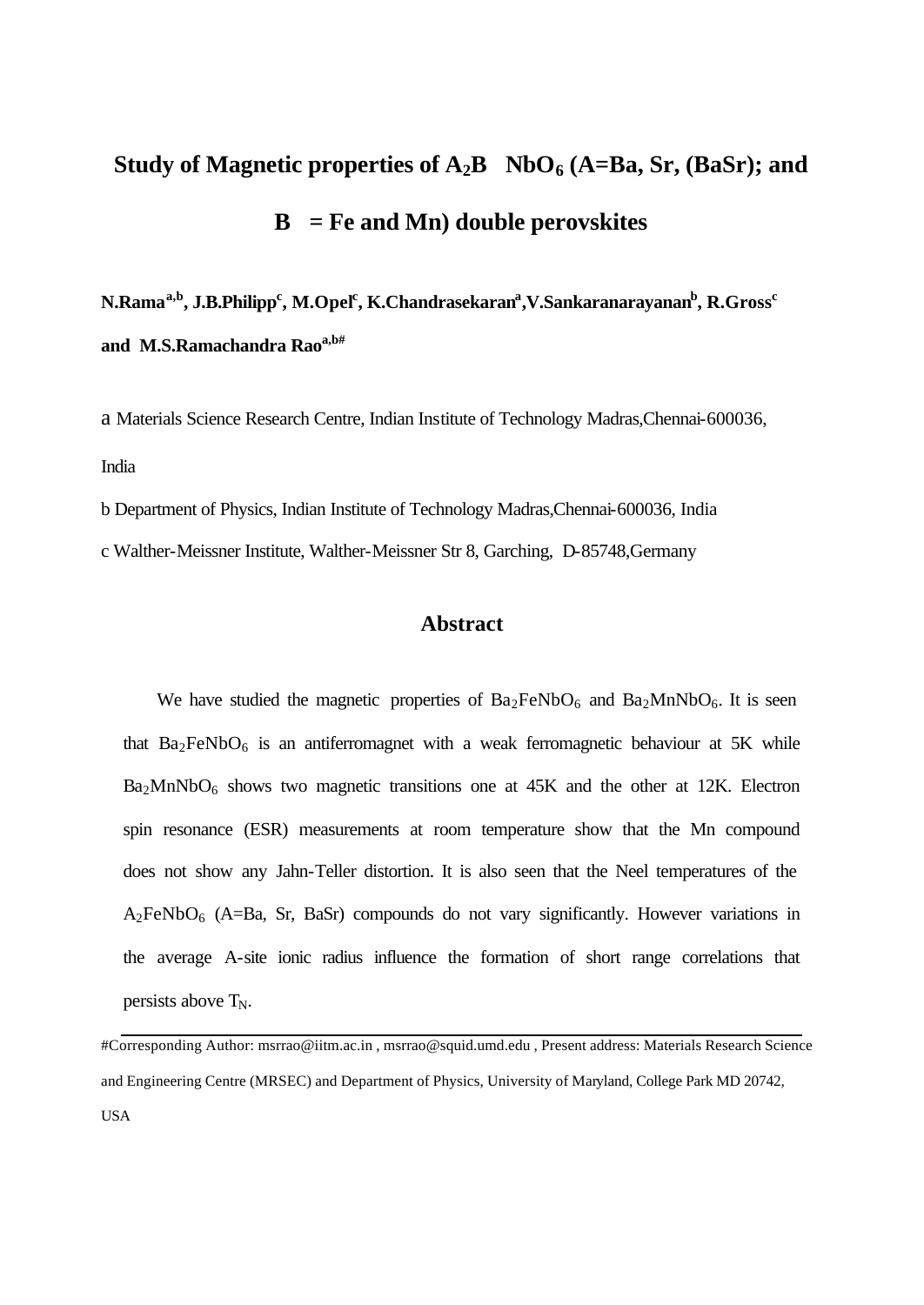## **INTRODUCTION**

Double perovskites of the general form  $\text{ABB}^{\prime\prime}O_6$  (A=Sr, Ca. Ba; B'=Fe, Mn, Cr; B"= Mo, W, Ta, Nb) are actively being investigated in order to understand the nature of magnetism and magnetotransport in these compounds. It is known that the B site can accommodate two kinds of metal ions. The cation arrangement on the B-sublattice of a double perovskite is controlled primarily by the charge difference between the B cations and secondarily by the ionic size difference between them. Depending on the valencies and the ionic radii, the B cations settle either orderly or in a random fashion in the lattice [1]. Therefore, the B cations generally determine the physical properties of perovskites. Different kinds of B and B ion pairs show a variety of physical properties of ordered perovskites. For example  $Sr<sub>2</sub>FeMoO<sub>6</sub>$  is a ferromagnetic (FM) metal with a T<sub>C</sub> of about 400K [2,3], while  $Sr<sub>2</sub>MnMoO<sub>6</sub>$  is an antiferromagnetic (AFM) insulator with a  $T_N$  of 12K [3]. With this in mind we have studied the magnetic properties of  $Ba<sub>2</sub>B'NbO<sub>6</sub>$  (B'= Fe, Mn) (BFNO, BMNO respectively) to determine differences in their magnetic properties, if any, arising because of  $Mn^{3+}$  (Jahn Teller ion) and  $Fe^{3+}$  ion. We have also studied the magnetic behaviour of  $A_2FeNbO_6$  with A=Ba, Sr and BaSr to check the influence of A-site ion on the magnetic properties.

### **EXPERIMENT**

The samples were prepared using conventional solid-state method. High pure (99.9 %) carbonates of the alkaline earths BaCO<sub>3</sub> and SrCO<sub>3</sub>, oxides of the transition metals Fe<sub>2</sub>O<sub>3</sub>, MnO<sub>2</sub> and  $Nb<sub>2</sub>O<sub>5</sub>$  were taken and weighed stoichiometrically. The weighed powders were intimately mixed using an agate mortar and calcined at 1200°C for 24h.This procedure was repeated three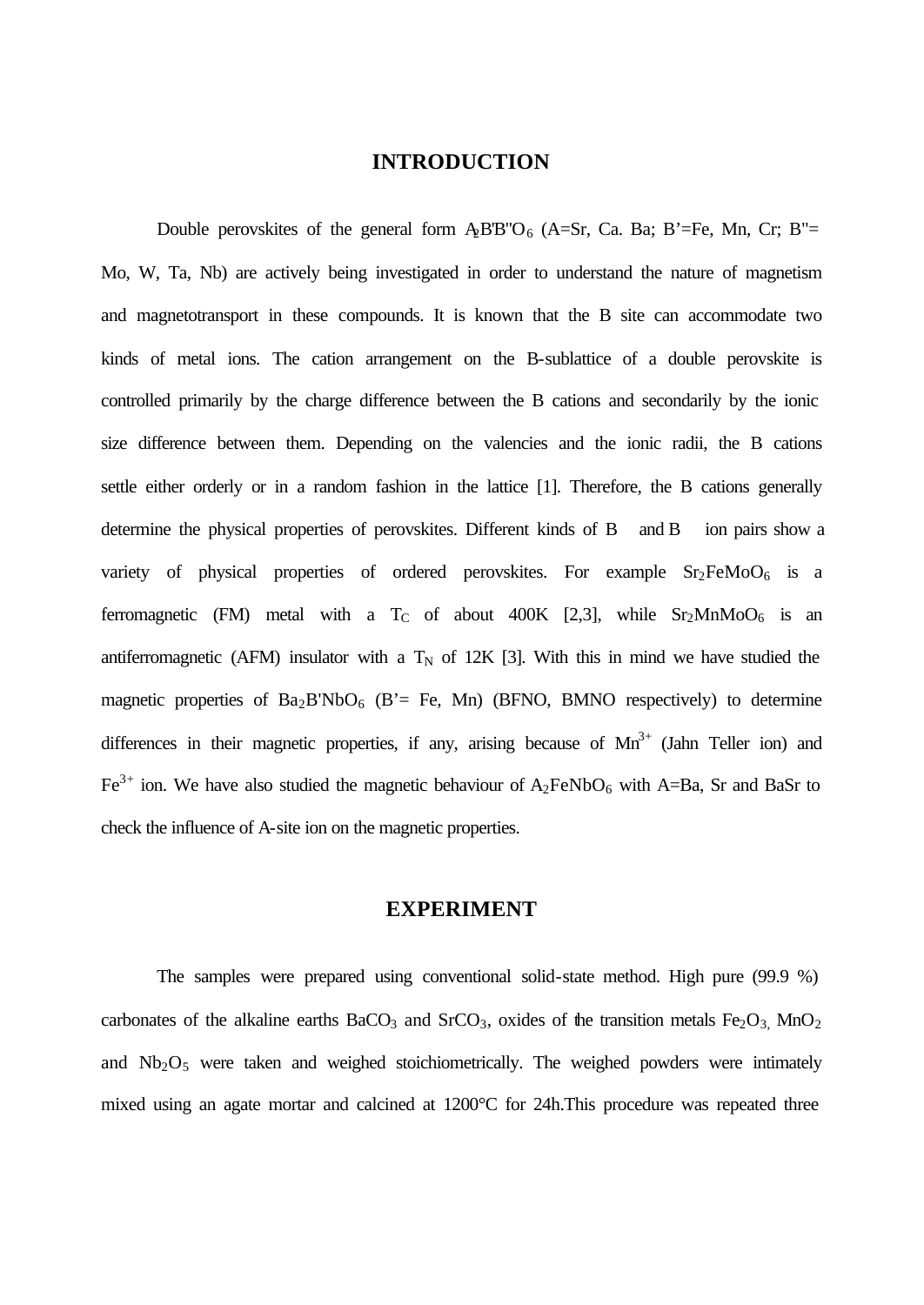times and the resultant powder was pressed into pellets and sintered at 1350°C. The phase purity was checked using x-ray diffraction (Rich-Seifert, Germany). The temperature variation of DC magnetization was done using a SQUID magnetometer (MPMS XL, Quantum Design) in the field-cooled mode (FC). Electron spin resonance measurements were done at room temperature using a X-band Varian Spectrometer.

#### **RESULTS AND DISCUSSIONS**

The X-ray diffractograms of BFNO and BMNO are given in figure1. The samples could be indexed to a cubic lattice with lattice constants of 8.11Å and 8.12Å respectively. Among, the A-site substituted compounds the Sr substituted compound SFNO shows orthorhombic structure  $(a=5.62\text{\AA}, b=7.96\text{\AA}, c=5.61\text{\AA})$  while the BaSr (BSFNO) compound is cubic (8.031 Å).

The temperature variation of magnetization for BFNO is shown in figure 2. The temperature derivative of magnetization shows a minimum at 25K (Inset in figure 2). Though,  $1/\gamma$  vs T is linear (figure3) above 200K, the value of the effective Bohr magneton number obtained was 35.8  $\mu$ B as against the expected spin only moment of Fe<sup>3+</sup> (5.92  $\mu$ B -high spin configuration or 3.37  $\mu$ B - low spin configuration). Magnetic hysteresis is seen at 5K (figure 4) revealing the presence of weak FM behaviour.

The temperature derivative of magnetization for the Mn-substituted compound (Right inset in figure 2) shows two distinct minima, one at 45K and the other at 12K. The minimum at low temperature is attributed to the Neel temperature (Left inset in figure 2). To determine the origin of high temperature minimum we referred to the neutron and magnetization measurements on  $Ba<sub>2</sub>MnWO<sub>6</sub>$  by Azad et.al. [4], which shows a Neel temperature at 9K and a canted antiferromagnetic like state below 45K. Thus comparing Azad et al's [4] data to ours we attribute the high temperature minimum corresponding to the shoulder in the M-T plot to a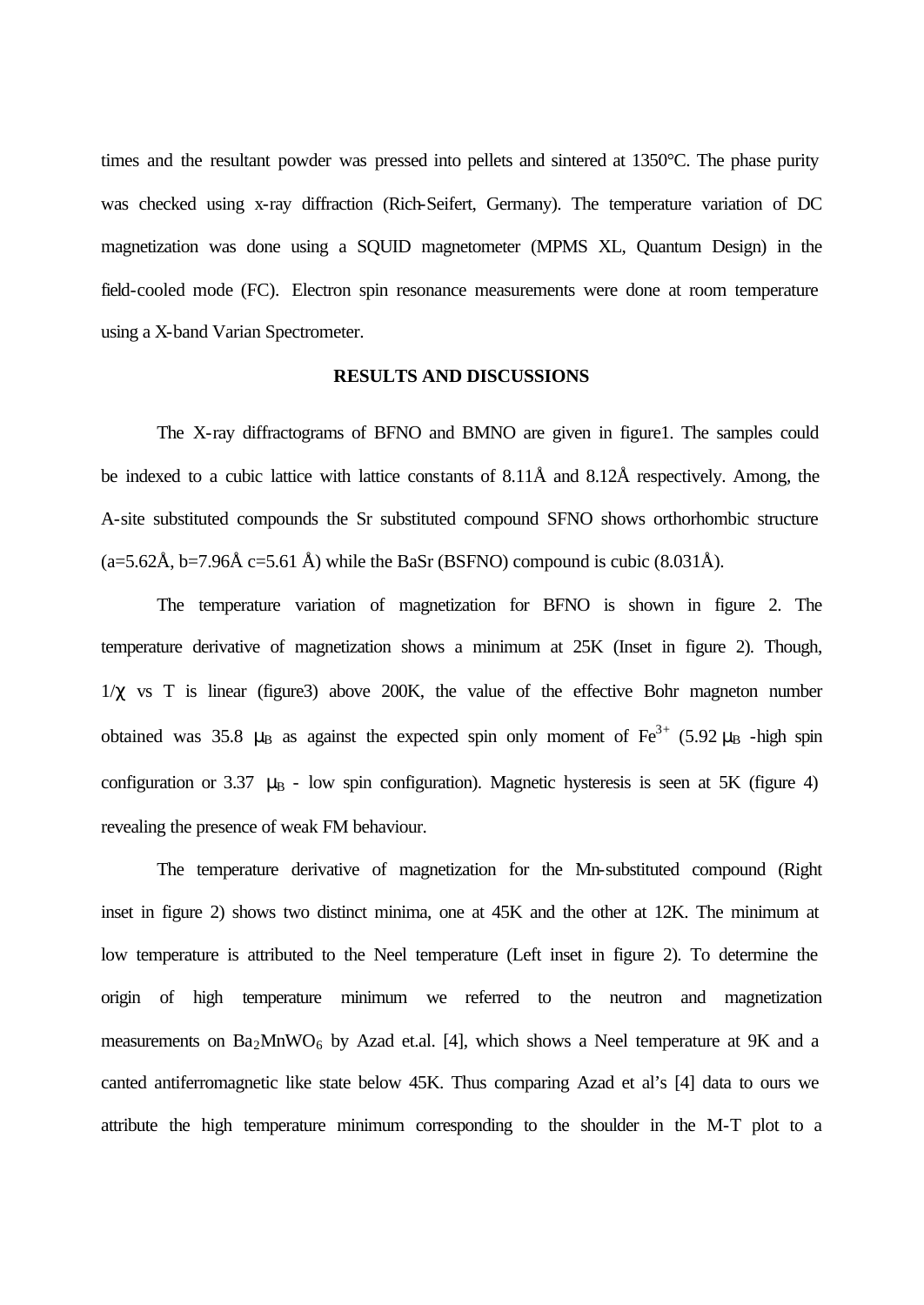canted antiferromagnetic state. Curie-Weiss behaviour is seen at high temperatures (above 200K), which yields a Curie constant of 3.33 emu-mol<sup>1</sup>K<sup>-1</sup> and a Weiss temperature of -59K. The negative sign indicates antiferromagnetic behaviour. The value of effective Bohr magneton number calculated from the fit yields a value of 5.18 i<sub>B</sub>, which is comparable to the expected spin only value for  $Mn^{3+}$  equal to 4.9  $i_B$  in contrast to the effective Bohr magneton number obtained for BFNO pointing to the latter's complex paramagnetic state. There is no magnetic hysteresis seen at 5K indicating that there is a complete AFM ordering below  $T_N$  unlike BFNO.

We have performed electron paramagnetic resonance studies on both the Mn and Fe compounds at room temperature. A single broad Lorentzian line is observed with the centre field coinciding with that of the 'g' marker diphenyl-ß-picrylhydrazyl (DPPH) (figure 5). Hence the value of 'g' is nearly 2.00, which is the value for paramagnetic  $Fe<sup>3+</sup>$  ions in CaO [5]. The observed value of 2.00 for the Mn sample is also consistent with the reported value of 'g' obtained for  $Mn^{3+}$  ions in TiO<sub>2</sub> [6]. This suggests that 'g' value is nearly isotropic and the  $MnO<sub>6</sub>$  octahedra are undistorted. Comparing this with  $LaMnO<sub>3.00</sub>$ , which exhibits a co-operative Jahn-Teller distortion below 600K where a 'g' value of 1.98 is obtained in the paramagnetic state (T<sub>N</sub> =140K) due to the distortion of MnO<sub>6</sub> octahedra [7], we see that in Ba<sub>2</sub>MnNbO<sub>6</sub> such a distortion is absent. This is also supported from our X-ray diffraction data where we see only a cubic symmetry. In contrast, compounds like  $Ba_2CuWO_6$  and  $Sr_2MnSbO_6$  that host Jahn-Teller ions like  $Cu^{2+}$  and  $Mn^{3+}$  exhibit a tetragonal distortion [8]. The magnetization of the A-site doped samples is given in figure 3. It is seen that the Neel temperature of all the samples are nearly the same temperature showing that the magnetic transition temperature is insensitive to the doping in A-site. This is in agreement with the band structure calculations and UV-visible diffuse reflectance spectroscopy, measurements in the double perovskites that contain B<sup>1</sup>/<sub>2</sub> ions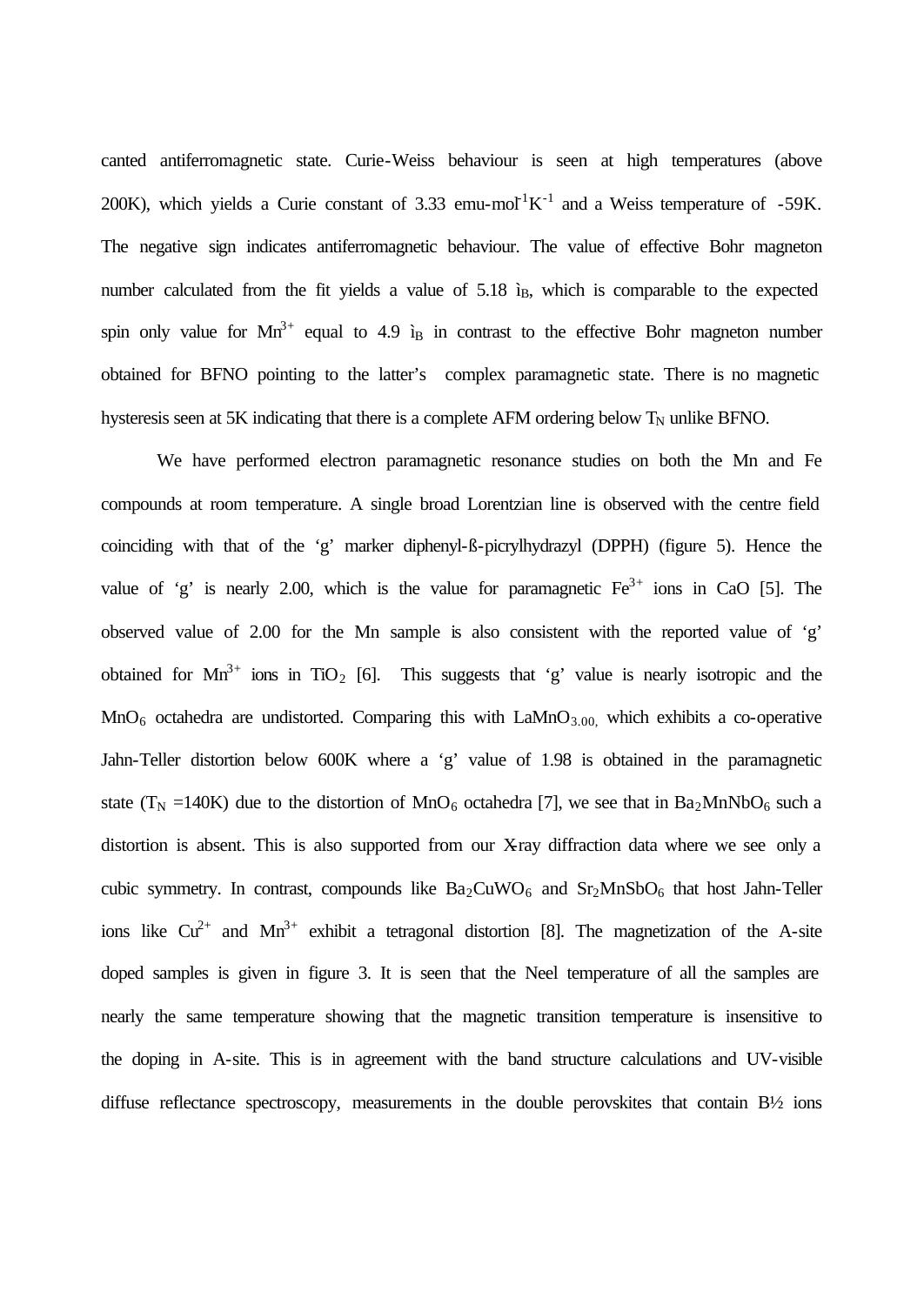like  $Nb^{5+}$ ,  $W^{6+}$  etc. (*nd*<sup>0</sup> configuration) where the substitution in the A-site does not change the band gap significantly [9].

All the three compounds do not show a linear behaviour in  $1/\chi$  vs T in the measured temperature region (up to 400K). However, it is seen that the persistence in magnetic correlations above  $T_{N}$ , (seen as hump in the  $1/\chi$  vs T plot) vary as we vary the ion at the A-site. The extent of this correlation is lowest for BSFNO. This is because among the three compounds, BSFNO has the highest variance in A-site cation radii [10], which could have hindered the formation of these short-range magnetic correlations.

In conclusion, we have studied the magnetic properties of  $Ba_2FeNbO_6$  and  $Ba_2MnNbO_6$ . Both compounds are antiferromagnetic insulators with  $T<sub>N</sub>=25K$  and 12K respectively. ESR measurements at room temperature show that the  $Ba<sub>2</sub>MnNbO<sub>6</sub>$  is not Jahn-Teller distorted as expected. It is also seen that the Neel temperatures of the  $A_2FeNbO_6$  (A=Ba, Sr, BaSr) compounds do not vary significantly. However variations in the average A-site ionic radius influences the formation of short range correlations that persists above  $T_N$ 

# **Acknowledgments**

MSR would like to thank BMBF (Bundensministerium für Bildung und Forschung), Germany for the award of a joint collaborative Indo-German project. We thank

N. Sivaramakrishnan, RSIC, IIT, Madras and S. Angappane, Dept. of Physics, IIT, Madras for assistance with the ESR measurements.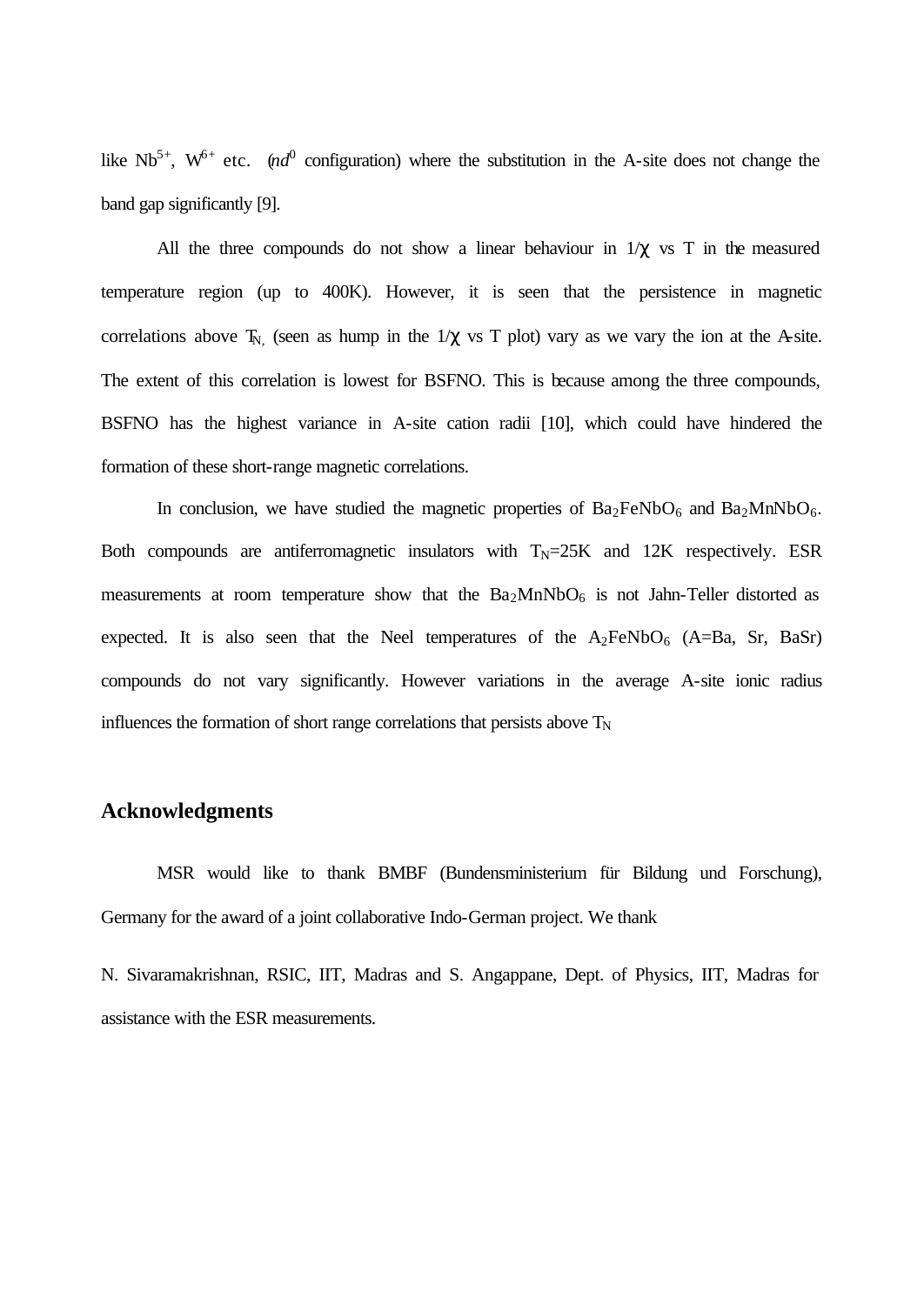# **References**

- 1. M.T.Anderson, J.B.Goodenough, G.A.Taylor and K. R. Poeppelmeier, Prog Solid State Chem **22**,197 (1993)
- 2. K.I. Kobayashi, T.Kimura, H.Sawada, K.Terakura and Y.Tokura, Nature (London) **395**, 677 (1998)
- 3. M. Itoh, I. Ohta and Y. Inaguma Mater Sci Engg B **41,**55 (1996)
- 4. A.K.Azad, S.A.Ivanov, S-G.Erikksson, J..Eriksen. H.Rundolf, R. Mathieu and P.Svedlindh Mater.Res.Bull **36**,2215 (2001)
- 5. Alexander J. Shuskus Phys Rev **127**,1529 (1962)
- 6. H.J.Gerriitsen and E.S.Sabisky Phys Rev **132**,1507 (1963)
- 7. M.T. Causa, G. Alejandro, R. Zysler, F. Prado, A. Caneiro, M. Tovar J. Magn. Magn. Mater.**196- 197** 506-508(1999)
- 8. G.Blasse Philips Res Repts **20**,327 (1965)
- 9. Hank W.Eng,Paris W.Barnes, Benjamin M. Auer and Patrick M.Woodward, J..Solid State Chem **175**,94 (2003)
- 10. J.P.Attfield Chem Mater **10,** 3239 (1998)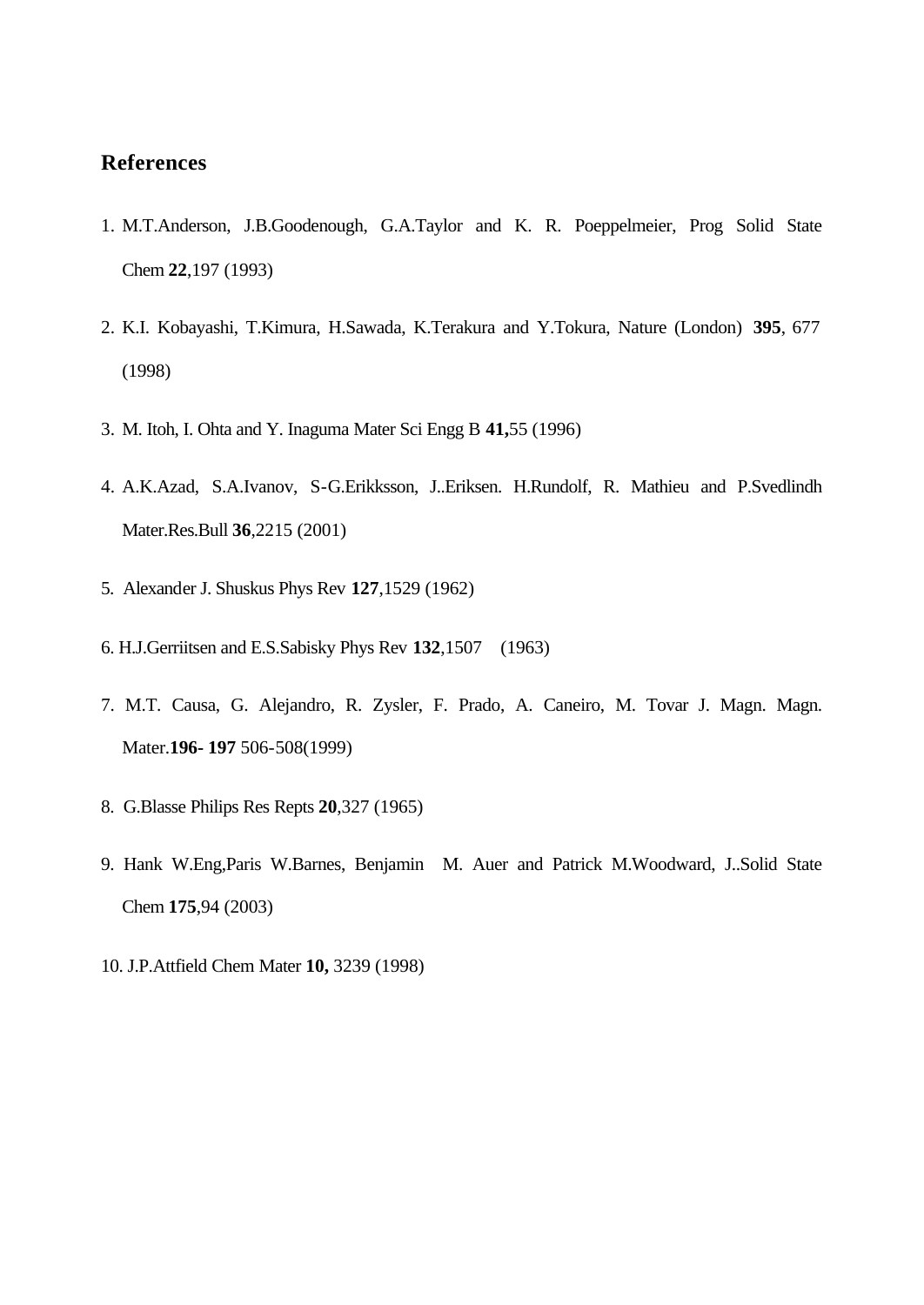# **Figure Captions**

**FIGURE 1.** XRD patterns of Ba<sub>2</sub>FeNbO<sub>6</sub>, Sr<sub>2</sub>FeNbO<sub>6</sub>, BaSrFeNbO6 and Ba<sub>2</sub>MnNbO<sub>6</sub>

**FIGURE 2 :** Temperature variation of magnetization for  $Ba_2FeNbO_6$  and  $Ba_2MnNbO_6$ . Inset shows the derivative w.r.t. to T. Vertical arrows points to  $T_N$  and horizontal arrow points to the minima in dM/dT vs T plot. The left inset in the  $Ba<sub>2</sub>MnNbO<sub>6</sub>$  panel shows the low temperature behaviour.

**Figure 3.** Left Panel: Magnetization curves of  $Ba_2FeNbO_6$ ,  $Sr_2FeNbO_6$ ,  $BaSrFeNbO_6$  and Ba<sub>2</sub>MnNbO<sub>6</sub>. The arrow points to T<sub>N</sub>. Right Panel corresponding  $1/\chi$  vs T plots. The arrow indicates the magnetic correlations above  $T_N$ . Solid line shows the Curie-Weiss fit.

**FIGURE 4:** Magnetic hysteresis curves at 5K for Ba<sub>2</sub>FeNbO<sub>6</sub> and Ba<sub>2</sub>MnNbO<sub>6</sub>.Inset shows the low field response showing the weak ferromagnetic like behaviour for  $Ba<sub>2</sub>FeNbO<sub>6</sub>$ .

**FIGURE 5.** Electron spin resonance spectra of  $Ba_2FeNbO_6$  and  $Ba_2MnNbO_6$  at room temperature (300K). The spectra are plotted relative to the resonance field  $H<sub>0</sub>$ .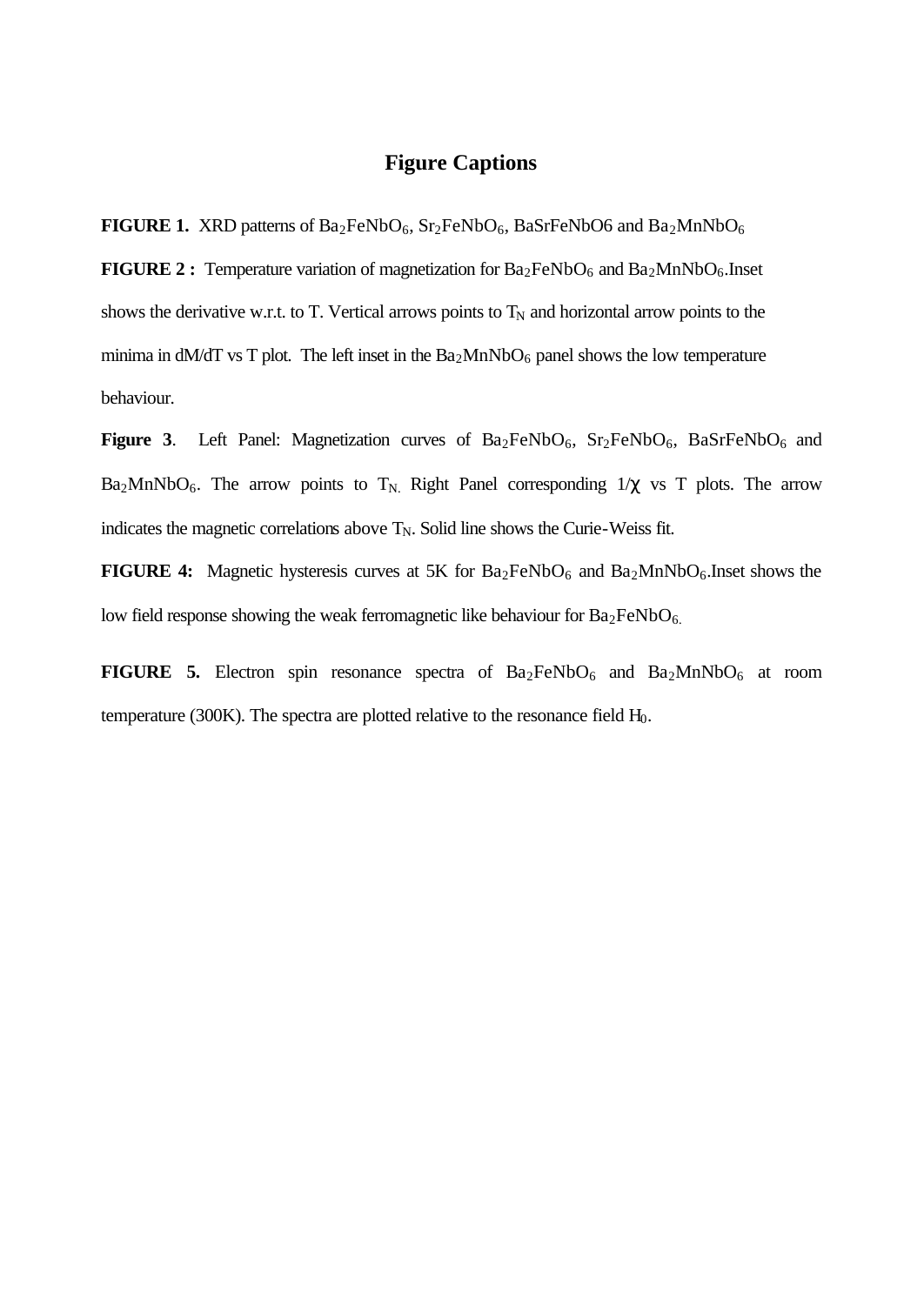





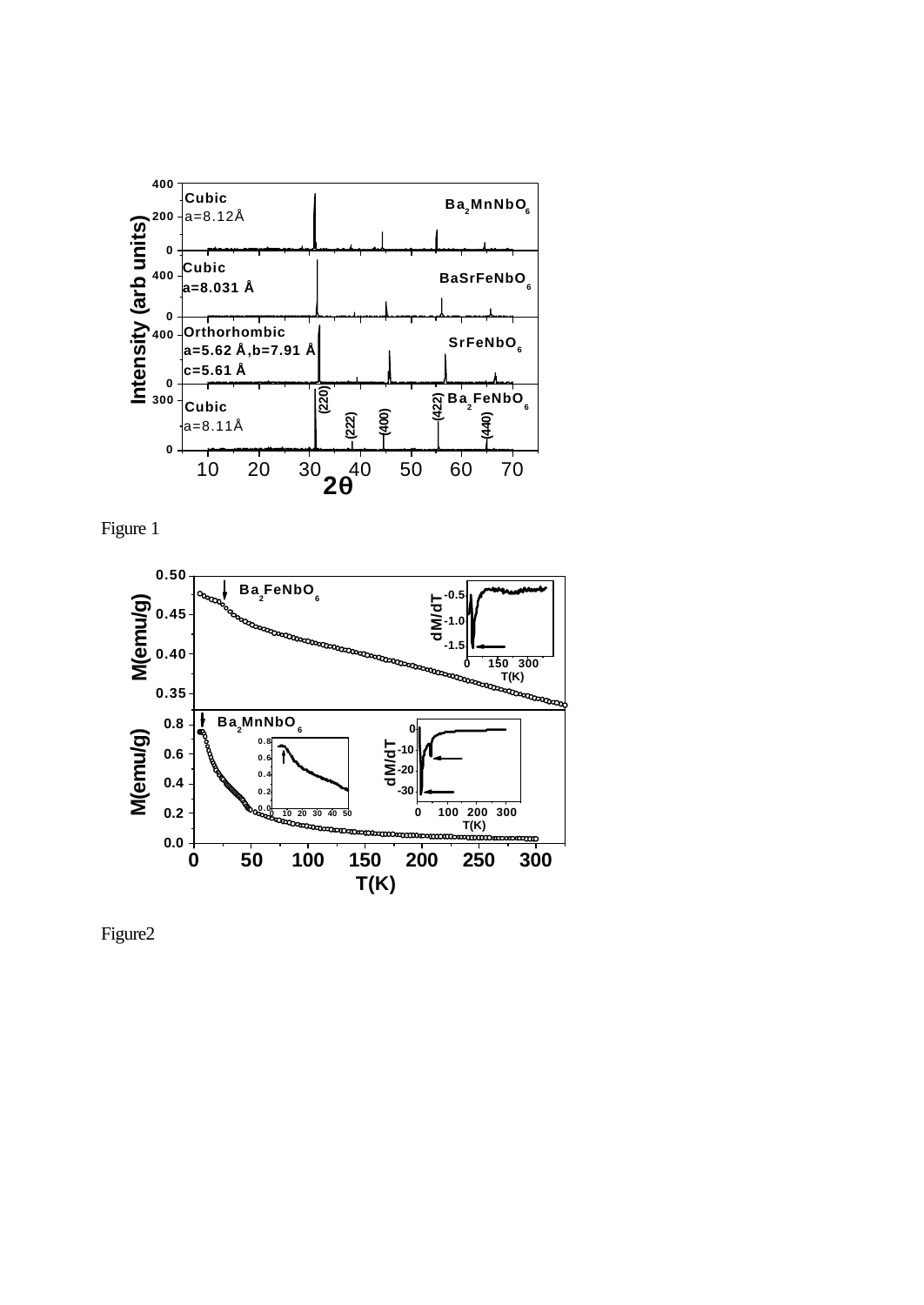





Figure4